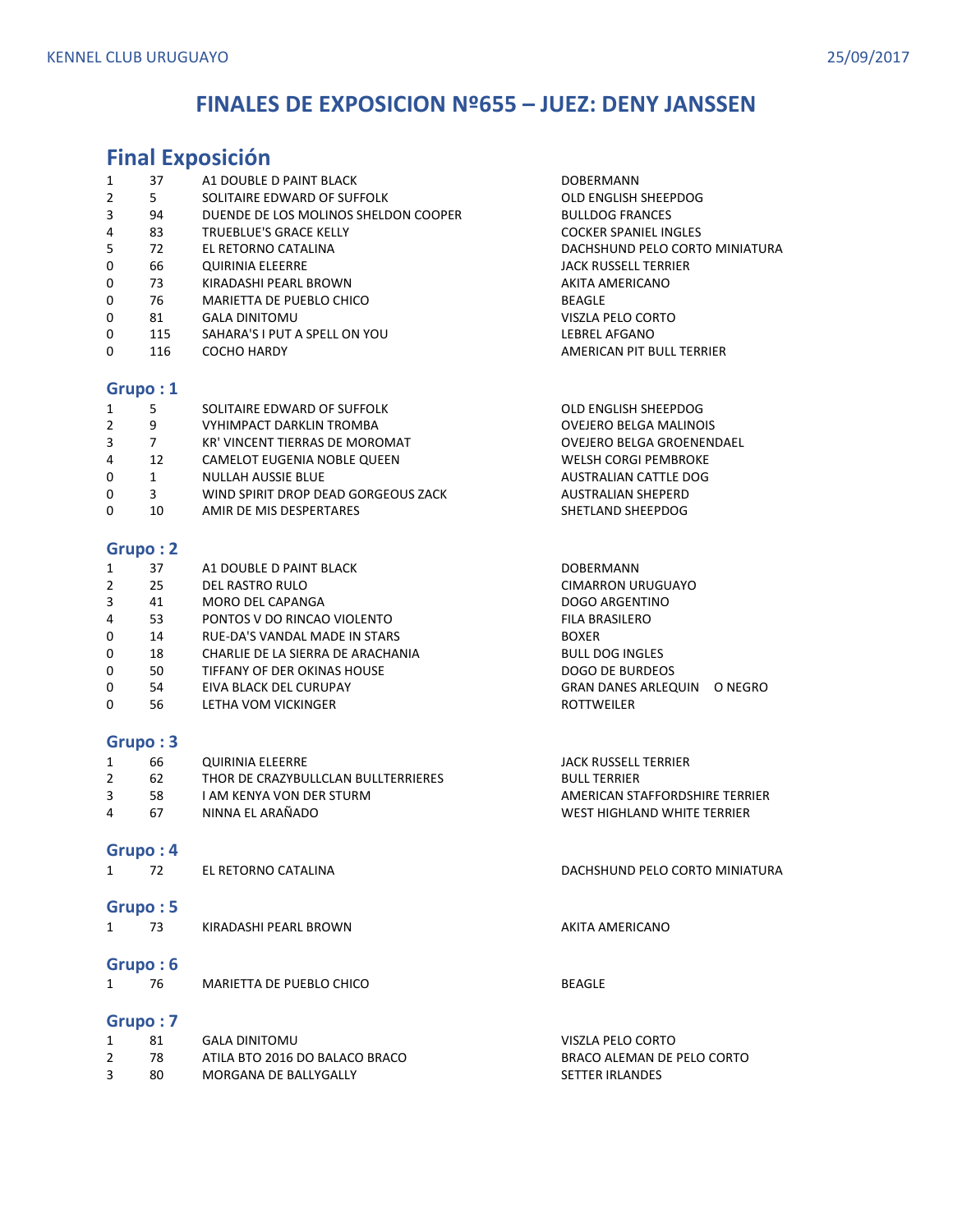- 1 83 TRUEBLUE'S GRACE KELLY COCKER SPANIEL INGLES
- 2 90 LABSANA MINGO<br>3 87 DE LA CAPILLA SHECOLIN COLOUNAGE COLOUN RETRIEVER
- 3 87 DE LA CAPILLA SHECOLIN GOLDEN RETRIEVER

#### **Grupo : 9**

| 1        | 94  | DUENDE DE LOS MOLINOS SHELDON COOPER        | <b>BULLDOG FRANCES</b>         |
|----------|-----|---------------------------------------------|--------------------------------|
| 2        | 111 | <b>GEIBAL DANNY DE VITO</b>                 | PUG                            |
| 3        | 109 | SAINT CHRISTOPHER'S MAGIC TREASURE          | <b>CRESTADO CHINO</b>          |
| 4        | 106 | <b>MAGIC PUFFS VITTO</b>                    | CANICHE TOY (TODOS LOS COLORES |
| 0        | 92  | KUANI LOVE SHEPPARD&SHEPPARD                | <b>BOSTON TERRIER</b>          |
| 0        | 107 | BIMBA DE LA ALBORADA                        | CHIHUAHUA PELO CORTO           |
| $\Omega$ | 108 | NAPOLEON                                    | CHIHUAHUA PELO LARGO           |
| 0        | 110 | <b>GALILEO GALILEI DEL ESCONDITE KENNEL</b> | PEQUEÑO SPANIEL CONTINENTAL PA |
| 0        | 114 | <b>BLUEKEN'S CASSIE</b>                     | SHIH-TZU                       |
|          |     |                                             |                                |
|          |     |                                             |                                |

### **Grupo : 10**

| SAHARA'S I PUT A SPELL ON YOU<br>LEBREL AFGANO |
|------------------------------------------------|
|------------------------------------------------|

### **Grupo : 11**

|  | COCHO HARDY | AMERICAN PIT BULL TERRIER |
|--|-------------|---------------------------|

# **Final Exposición Jóvenes**

| DACHSHUND PELO CORTO MINIATURA |
|--------------------------------|
|                                |
|                                |
|                                |
|                                |
|                                |

|   | <b>WELSH CORGI PEMBROKE</b>                                                                    |
|---|------------------------------------------------------------------------------------------------|
|   | OLD ENGLISH SHEEPDOG                                                                           |
| 4 | AUSTRALIAN SHEPERD                                                                             |
|   | CAMELOT EUGENIA NOBLE QUEEN<br>PURPLE RAIN IN THE SKY<br>STAR'S GLISTENING WATER BY THORNAPPLE |

### **Grupo : 2**

| 1 | 41 | MORO DEL CAPANGA                 | DOGO ARGENTINO             |         |
|---|----|----------------------------------|----------------------------|---------|
| 2 | 38 | NICOL'S KENIA BY BURSTOCK'S      | <b>DOBERMANN</b>           |         |
| 3 | 47 | <b>HANNA DE ESCOCANES</b>        | DOGO DE BURDEOS            |         |
| 4 | 28 | MISSANDEI DEL GURUYU             | <b>CIMARRON URUGUAYO</b>   |         |
| 0 | 16 | PORTHOS CHIEN GUERRIERS' URUGUAY | <b>BULL DOG INGLES</b>     |         |
| 0 | 53 | PONTOS V DO RINCAO VIOLENTO      | <b>FILA BRASILERO</b>      |         |
| 0 | 54 | EIVA BLACK DEL CURUPAY           | <b>GRAN DANES ARLEQUIN</b> | O NEGRO |
| 0 | 55 | PEACH DEL CORAZON DE FUEGO       | <b>ROTTWEILER</b>          |         |
|   |    |                                  |                            |         |

### **Grupo : 3**

| 64 | MILDRES BULLS MIGHTY GIRL | <b>BULL TERRIER</b>         |
|----|---------------------------|-----------------------------|
|    | NINNA EL ARAÑADO          | WEST HIGHLAND WHITE TERRIER |

### **Grupo : 4**

1 69 NICOL'S MATILDA DACHSHUND PELO CORTO MINIATURA

### **Grupo : 6**

1 75 IRONWOOD THIS MAGIC MOMENT BEAGLE

|  | GALA DINITOMU                  | VISZLA PELO CORTO          |
|--|--------------------------------|----------------------------|
|  | ATILA BTO 2016 DO BALACO BRACO | BRACO ALEMAN DE PELO CORTO |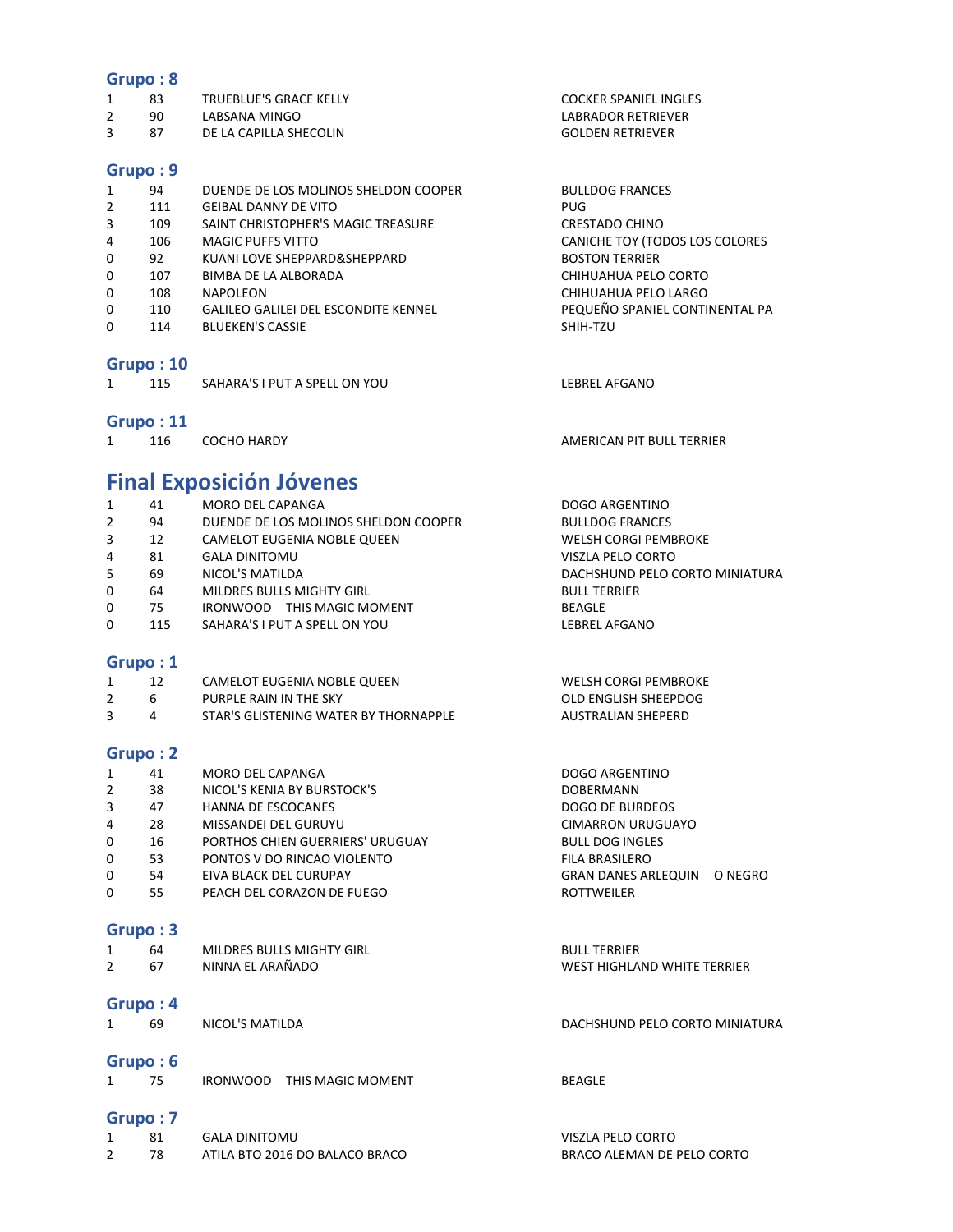|                | urupu . J |                                      |                              |
|----------------|-----------|--------------------------------------|------------------------------|
| $\mathbf{1}$   | 94        | DUENDE DE LOS MOLINOS SHELDON COOPER | <b>BULLDOG FRANCES</b>       |
| $\overline{2}$ | 112       | CHEMA L'ANGI DI BAMBINI              | SHIH-TZU                     |
| 3              | 107       | <b>BIMBA DE LA ALBORADA</b>          | CHIHUAHUA PELO CORTO         |
|                |           |                                      |                              |
|                | Grupo: 10 |                                      |                              |
| 1              | 115       | SAHARA'S I PUT A SPELL ON YOU        | <b>LEBREL AFGANO</b>         |
|                |           |                                      |                              |
|                |           |                                      |                              |
|                |           | <b>Final Exposición Cachorros</b>    |                              |
| 1              | 139       | NICOL'S BIG BULL                     | AKITA AMERICANO              |
| $\overline{2}$ | 140       | OCARINA GALOPUJACA FULFA (FCI)       | <b>BASSET HOUND</b>          |
| 3              | 141       | <b>BLUEMYSTIC SHOWTIME</b>           | <b>COCKER SPANIEL INGLES</b> |
| 4              | 144       | LABSANA MOCA                         | <b>LABRADOR RETRIEVER</b>    |
| 5              | 131       | <b>FUSERITOS CROWN OF THORNS</b>     | <b>DOGO DE BURDEOS</b>       |
| 0              | 119       | <b>RUE-DA'S FOUNTAIN BLUE</b>        | <b>BOXER</b>                 |
| 0              | 120       | HANCK SPLENDOR IN RAISING BREEDS     | <b>BULL DOG INGLES</b>       |
| 0              | 123       | VADER - ARGENTINA POE DAME           | <b>BULLMASTIFF</b>           |
| 0              | 125       | DE SANGRE CRIOLLA GAUCHOPOWER        | <b>CIMARRON URUGUAYO</b>     |
| 0              | 128       | ALPHA ALTAIR AGATHA CHRISTIE         | <b>DOBERMANN</b>             |
| 0              | 130       | RUSA DE CANARIOS URUGUAY             | DOGO CANARIO                 |

- 0 133 POPE SPLENDOR IN RAISING BREEDS MASTIFF MASTIFF 137 GAFHUND AMBAR
- 
- 
- 0 143 DE LA CAPILLA RIHANNA COLOUNTE DE LA CAPILLA RIHANNA
- 0 145 HIJOS DEL LEGADO LAETITIA BULLDOG FRANCES

DACHSHUND PELO CORTO MINIATURA 0 138 SASHA DINITOMU DACHSHUND PELO LARGO MINIATURA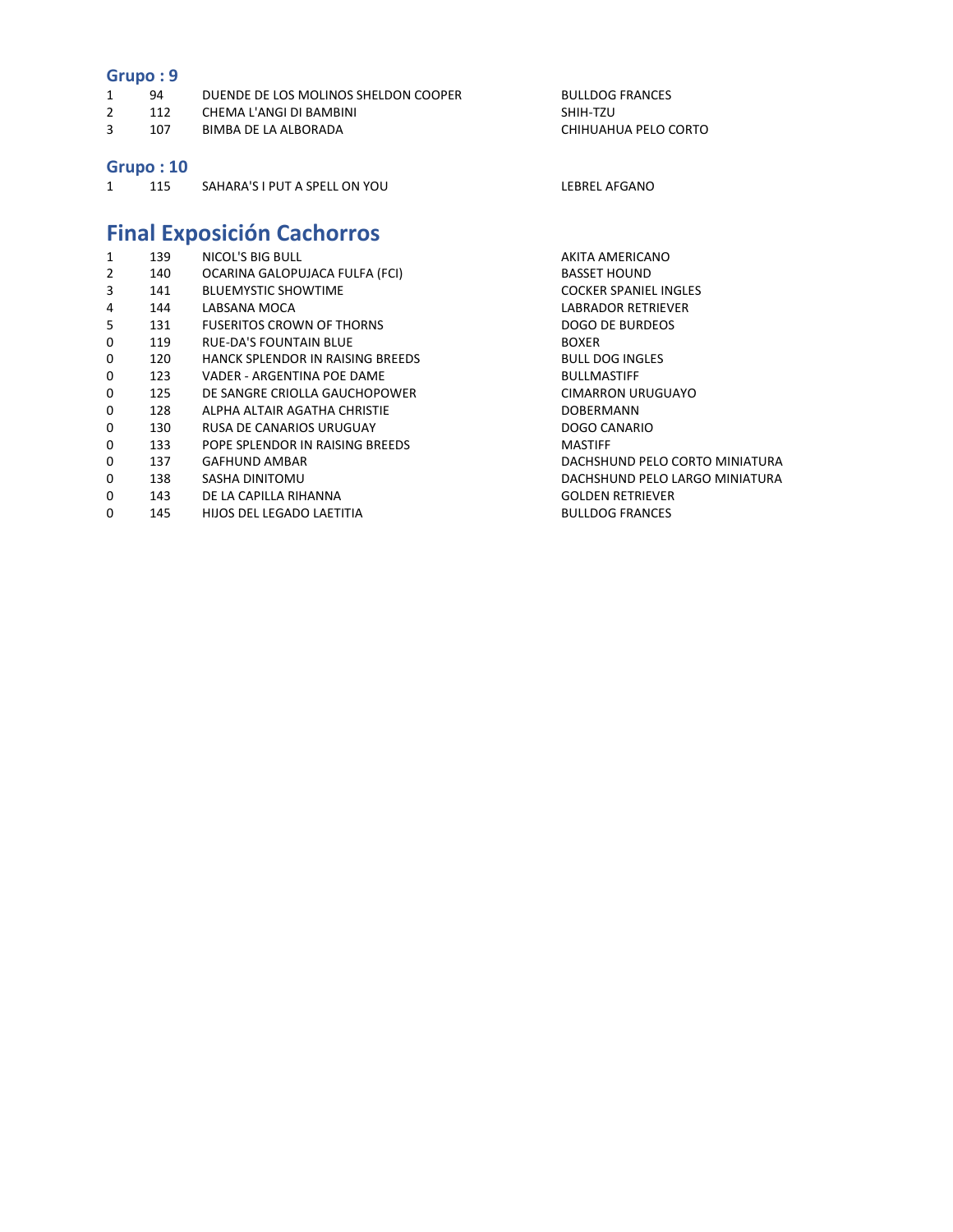## **FINALES DE EXPOSICION Nº656 – JUEZ: PATRICIO MUSA**

# **Final Exposición**

| 1              | 25             | DEL RASTRO RULO                      | CIMARRON URUGUAYO              |
|----------------|----------------|--------------------------------------|--------------------------------|
| $\overline{2}$ | 5              | SOLITAIRE EDWARD OF SUFFOLK          | OLD ENGLISH SHEEPDOG           |
| 3              | 94             | DUENDE DE LOS MOLINOS SHELDON COOPER | <b>BULLDOG FRANCES</b>         |
| 4              | 78             | ATILA BTO 2016 DO BALACO BRACO       | BRACO ALEMAN DE PELO CORTO     |
| 5              | 70             | NICOL'S DULCINEA                     | DACHSHUND PELO CORTO MINIATURA |
| 0              | 57             | <b>LAM RODOLFO VON DER STURM</b>     | AMERICAN STAFFORDSHIRE TERRIER |
| 0              | 73             | KIRADASHI PEARL BROWN                | AKITA AMERICANO                |
| 0              | 76             | MARIETTA DE PUEBLO CHICO             | <b>BEAGLE</b>                  |
| 0              | 82             | <b>BLUEMYSTIC I AM LEGEND</b>        | <b>COCKER SPANIEL INGLES</b>   |
| 0              | 115            | SAHARA'S I PUT A SPELL ON YOU        | LEBREL AFGANO                  |
| 0              | 116            | <b>COCHO HARDY</b>                   | AMERICAN PIT BULL TERRIER      |
|                |                |                                      |                                |
|                | Grupo: 1       |                                      |                                |
| $\mathbf{1}$   | 5              | SOLITAIRE EDWARD OF SUFFOLK          | OLD ENGLISH SHEEPDOG           |
| $\overline{2}$ | 13             | ALENCLAUD MOKA                       | WELSH CORGI PEMBROKE           |
| 3              | 7              | KR' VINCENT TIERRAS DE MOROMAT       | OVEJERO BELGA GROENENDAEL      |
| 4              | 9              | <b>VYHIMPACT DARKLIN TROMBA</b>      | <b>OVEJERO BELGA MALINOIS</b>  |
| 0              | $\overline{2}$ | <b>RYSHIA AUSSIE BLUE</b>            | AUSTRALIAN CATTLE DOG          |
| 0              | 3              | WIND SPIRIT DROP DEAD GORGEOUS ZACK  | <b>AUSTRALIAN SHEPERD</b>      |
| 0              | 10             | AMIR DE MIS DESPERTARES              | SHETLAND SHEEPDOG              |
|                |                |                                      |                                |

### **Grupo : 2**

| 1              | 25 | DEL RASTRO RULO                   | <b>CIMARRON URUGUAYO</b>           |
|----------------|----|-----------------------------------|------------------------------------|
| $\overline{2}$ | 36 | <b>GUARDAESPALDAS GHOST</b>       | <b>DOBERMANN</b>                   |
| 3              | 46 | HIGHWAY TO HELL DEL GOYA          | <b>DOGO DE BURDEOS</b>             |
| 4              | 53 | PONTOS V DO RINCAO VIOLENTO       | <b>FILA BRASILERO</b>              |
| 0              | 14 | RUE-DA'S VANDAL MADE IN STARS     | <b>BOXER</b>                       |
| 0              | 18 | CHARLIE DE LA SIERRA DE ARACHANIA | <b>BULL DOG INGLES</b>             |
| 0              | 40 | HERCULES RUKA DEUFUCHA WEICHAFE   | <b>DOGO ARGENTINO</b>              |
| 0              | 54 | EIVA BLACK DEL CURUPAY            | <b>GRAN DANES ARLEQUIN O NEGRO</b> |
| 0              | 56 | LETHA VOM VICKINGER               | <b>ROTTWEILER</b>                  |
|                |    |                                   |                                    |

### **Grupo : 3**

|   | 57  | I AM RODOLFO VON DER STURM.         | AMERICAN STAFFORDSHIRE TERRIER |
|---|-----|-------------------------------------|--------------------------------|
|   | 66  | QUIRINIA ELEERRE                    | JACK RUSSELL TERRIER           |
|   | -62 | THOR DE CRAZYBULLCLAN BULLTERRIERES | <b>BULL TERRIER</b>            |
| 4 | 67  | NINNA EL ARAÑADO                    | WEST HIGHLAND WHITE TERRIER    |

### **Grupo : 4**

| 70 | NICOL'S DULCINEA | DACHSHUND PELO CORTO MINIATURA |
|----|------------------|--------------------------------|
|    |                  |                                |

### **Grupo : 5**

| -- | KIRADASHI PEARL BROWN | AKITA AMERICANO |
|----|-----------------------|-----------------|
|    |                       |                 |

### **Grupo : 6**

|  | MARIETTA DE PUEBLO CHICO | <b>BEAGLE</b> |
|--|--------------------------|---------------|
|  |                          |               |

### **Grupo : 7**

|    | ATILA BTO 2016 DO BALACO BRACO | BRACO ALEMAN DE PELO CORTO |
|----|--------------------------------|----------------------------|
| 79 | CONNOR DE BALLYGALLY           | <b>SETTER IRLANDES</b>     |
|    | <b>GALA DINITOMU</b>           | VISZLA PELO CORTO          |

|  | BLUEMYSTIC I AM LEGEND | <b>COCKER SPANIEL INGLES</b> |
|--|------------------------|------------------------------|
|  | DE LA CAPILLA SHECOLIN | <b>GOLDEN RETRIEVER</b>      |

| <b>COCKER SPANIEL INGLES</b> |
|------------------------------|
| <b>GOLDEN RETRIEVER</b>      |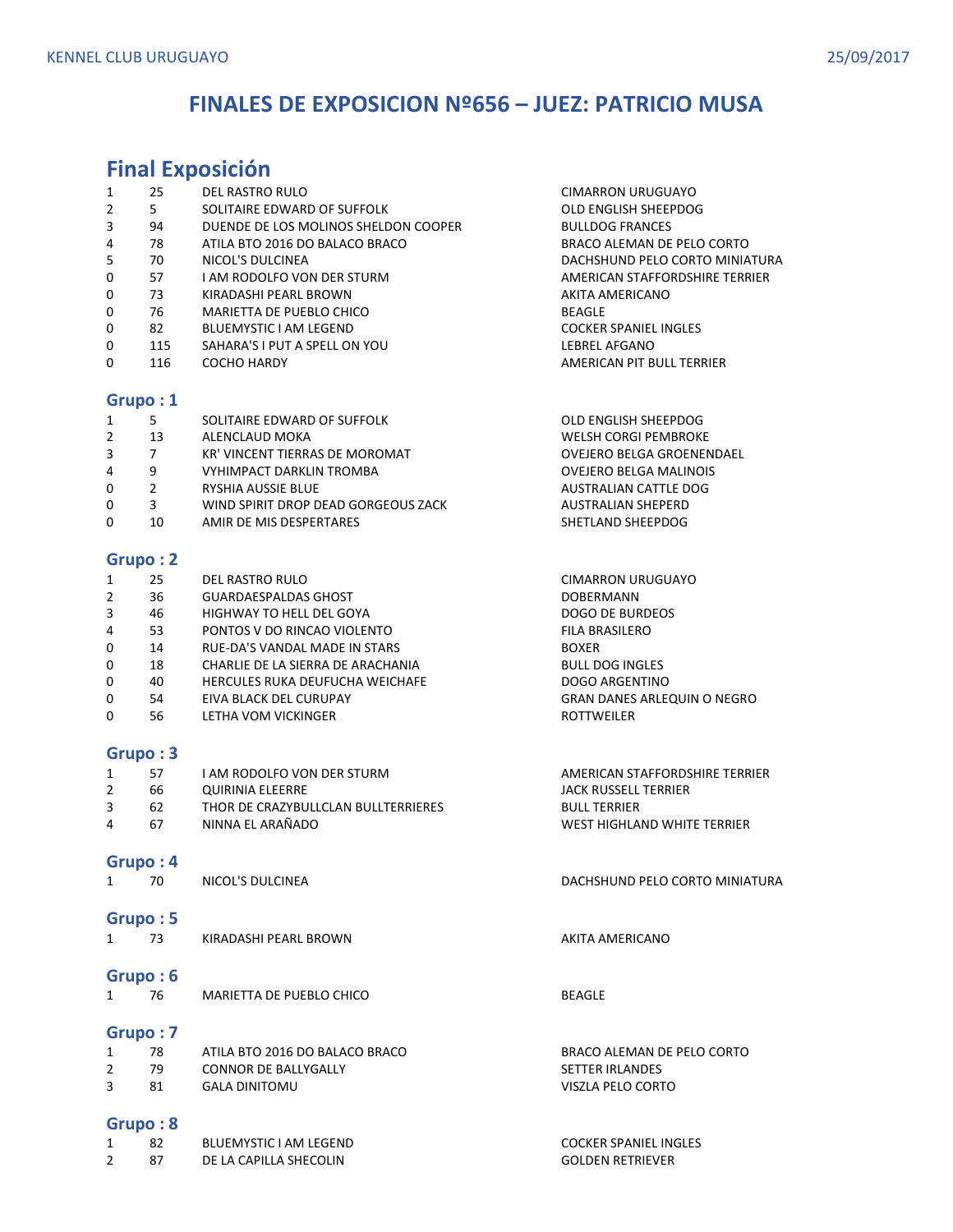| Grupo: 9       |               |                                             |                                |
|----------------|---------------|---------------------------------------------|--------------------------------|
| $\mathbf{1}$   | 94            | DUENDE DE LOS MOLINOS SHELDON COOPER        | <b>BULLDOG FRANCES</b>         |
| 2              | 106           | <b>MAGIC PUFFS VITTO</b>                    | CANICHE TOY (TODOS LOS COLORES |
| 3              | 109           | SAINT CHRISTOPHER'S MAGIC TREASURE          | <b>CRESTADO CHINO</b>          |
| 4              | 114           | <b>BLUEKEN'S CASSIE</b>                     | SHIH-TZU                       |
| 0              | 91            | <b>ICARO SHEPPARD &amp; SHEPPARD</b>        | <b>BOSTON TERRIER</b>          |
| 0              | 107           | <b>BIMBA DE LA ALBORADA</b>                 | CHIHUAHUA PELO CORTO           |
| 0              | 110           | <b>GALILEO GALILEI DEL ESCONDITE KENNEL</b> | PEQUEÑO SPANIEL CONTINENTAL PA |
| $\Omega$       | 111           | <b>GEIBAL DANNY DE VITO</b>                 | PUG                            |
|                | Grupo: 10     |                                             |                                |
| $\mathbf{1}$   | 115           | SAHARA'S I PUT A SPELL ON YOU               | <b>LEBREL AFGANO</b>           |
|                | Grupo: 11     |                                             |                                |
| $\mathbf{1}$   | 116           | <b>COCHO HARDY</b>                          | AMERICAN PIT BULL TERRIER      |
|                |               |                                             |                                |
|                |               |                                             |                                |
|                |               | <b>Final Exposición Jóvenes</b>             |                                |
| $\mathbf{1}$   | 78            | ATILA BTO 2016 DO BALACO BRACO              | BRACO ALEMAN DE PELO CORTO     |
| $\overline{2}$ | 94            | DUENDE DE LOS MOLINOS SHELDON COOPER        | <b>BULLDOG FRANCES</b>         |
| 3              | 69            | NICOL'S MATILDA                             | DACHSHUND PELO CORTO MINIATURA |
| 4              | 75            | IRONWOOD THIS MAGIC MOMENT                  | <b>BEAGLE</b>                  |
| 5              | 53            | PONTOS V DO RINCAO VIOLENTO                 | <b>FILA BRASILERO</b>          |
| 0              | 12            | <b>CAMELOT EUGENIA NOBLE QUEEN</b>          | <b>WELSH CORGI PEMBROKE</b>    |
| 0              | 61            | ÑENGO BULL DE MARCO                         | <b>BULL TERRIER</b>            |
| $\Omega$       | 115           | SAHARA'S I PUT A SPELL ON YOU               | <b>LEBREL AFGANO</b>           |
| Grupo: 1       |               |                                             |                                |
| 1              | 12            | CAMELOT EUGENIA NOBLE QUEEN                 | <b>WELSH CORGI PEMBROKE</b>    |
| $\overline{2}$ | 6             | PURPLE RAIN IN THE SKY                      | OLD ENGLISH SHEEPDOG           |
| 3              | $\mathcal{P}$ | <b>RYSHIA AUSSIE BLUE</b>                   | <b>AUSTRALIAN CATTLE DOG</b>   |
| 4              | 4             | STAR'S GLISTENING WATER BY THORNAPPLE       | <b>AUSTRALIAN SHEPERD</b>      |

| 1           | 53 | PONTOS V DO RINCAO VIOLENTO            | <b>FILA BRASILERO</b>              |
|-------------|----|----------------------------------------|------------------------------------|
| 2           | 23 | TIFON DE LOS CHARRUAS MARAGATOS        | <b>CIMARRON URUGUAYO</b>           |
| 3           | 32 | NICOL'S BOLT BY BURSTOCK'S             | <b>DOBERMANN</b>                   |
| 4           | 44 | <b>TYSON OF DER OKINAS HOUSE</b>       | DOGO DE BURDEOS                    |
| $\mathbf 0$ | 19 | CLOE DE AMANDA HOME BULLS              | <b>BULL DOG INGLES</b>             |
| 0           | 40 | <b>HERCULES RUKA DEUFUCHA WEICHAFE</b> | DOGO ARGENTINO                     |
| 0           | 54 | EIVA BLACK DEL CURUPAY                 | <b>GRAN DANES ARLEQUIN O NEGRO</b> |
| 0           | 55 | PEACH DEL CORAZON DE FUEGO             | <b>ROTTWEILER</b>                  |
|             |    |                                        |                                    |

| 1              | 61       | ÑENGO BULL DE MARCO                  | <b>BULL TERRIER</b>            |
|----------------|----------|--------------------------------------|--------------------------------|
| $\overline{2}$ | 67       | NINNA EL ARAÑADO                     | WEST HIGHLAND WHITE TERRIER    |
|                | Grupo: 4 |                                      |                                |
| $\mathbf{1}$   | 69       | NICOL'S MATILDA                      | DACHSHUND PELO CORTO MINIATURA |
|                | Grupo:6  |                                      |                                |
| $\mathbf{1}$   | 75       | IRONWOOD<br>THIS MAGIC MOMENT        | <b>BEAGLE</b>                  |
|                | Grupo: 7 |                                      |                                |
| 1              | 78       | ATILA BTO 2016 DO BALACO BRACO       | BRACO ALEMAN DE PELO CORTO     |
| $\mathcal{P}$  | 81       | <b>GALA DINITOMU</b>                 | VISZLA PELO CORTO              |
|                | Grupo: 9 |                                      |                                |
| $\mathbf{1}$   | 94       | DUENDE DE LOS MOLINOS SHELDON COOPER | <b>BULLDOG FRANCES</b>         |
| $\overline{2}$ | 112      | CHEMA L'ANGI DI BAMBINI              | SHIH-TZU                       |